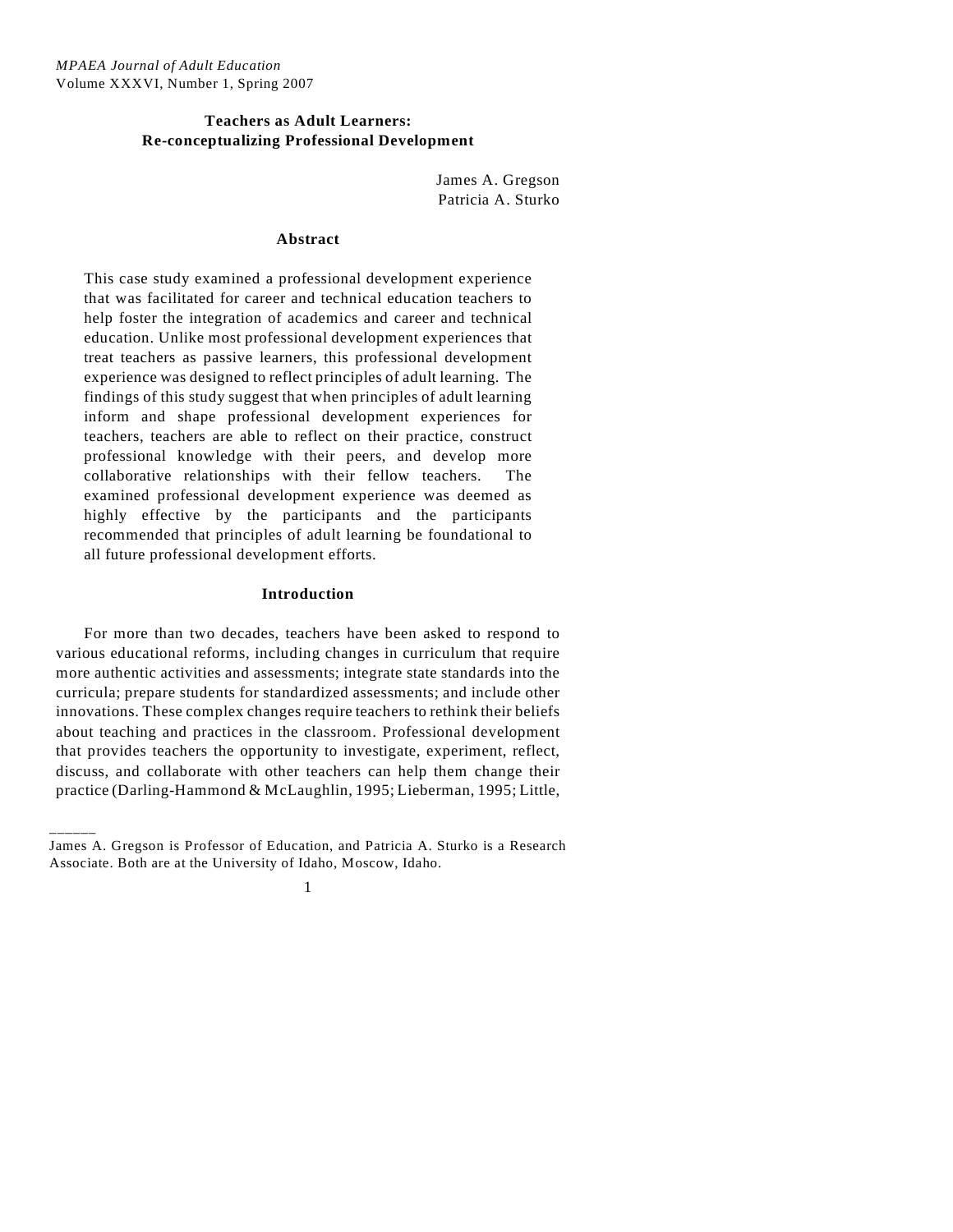1993); however, the one-size-fits-all workshops that are usually offered try to disseminate new information to teachers in an effort to fix what is broken (Diaz-Maggioli, 2004).

This common approach to professional development "requires little in the way of intellectual struggle or emotional engagement, and takes only superficial account of teachers' histories or circumstances" (Little, 1993, p. 22). In such situations, teachers have been told that other people's understandings of teaching and learning are more important than theirs and that outside experts have determined the content and delivery of teachers' professional development (Lieberman, 1995). Such experiences can turn adults into passive learners, who can develop negative attitudes that become a barrier in the learning process (Knowles, Holton III, & Swanson, 2005). In fact, research suggests that "teachers are loathe to participate in anything that smacks of one-day workshops offered by outside 'experts' who know (and care) little about the particular and specific contexts of a given school" (Wilson & Berne, 1999, p. 197).

The purpose of this manuscript is to explore the needs of teachers and the learning contexts that will help them to grow as professionals. By conceptualizing a learning environment suited for teachers as adult learners, we propose that professional development can provide meaningful learning experiences for teachers within the context of their classroom. We then discuss a successful professional development program that was designed around an andragogical framework, and we provide data on the teachers' learning and collaboration that occurred as a result of creating a learning environment reflective of principles of adult learning.

#### **Background**

If teachers are considered as professionals capable of making complex changes to their practice, they need opportunities to learn with other professionals within the context of their profession. Knowledge is not discrete, but rather it is situated in the specific activity and context in which it is learned and used (Brown, Collins, & Duguid, 1989). Lave and Wenger (1991) suggested that learning is situated within a community of practice. New members of the community start on the periphery of the community, and as they learn knowledge from more senior professionals, they become more fully contributing members. Teachers, like other professionals, learn by participating in the activities that are socially and culturally situated within their profession (Jenlick & Kinnucan-Welsch, 1999). In the context of their teaching community, the individual teacher has access to the wealth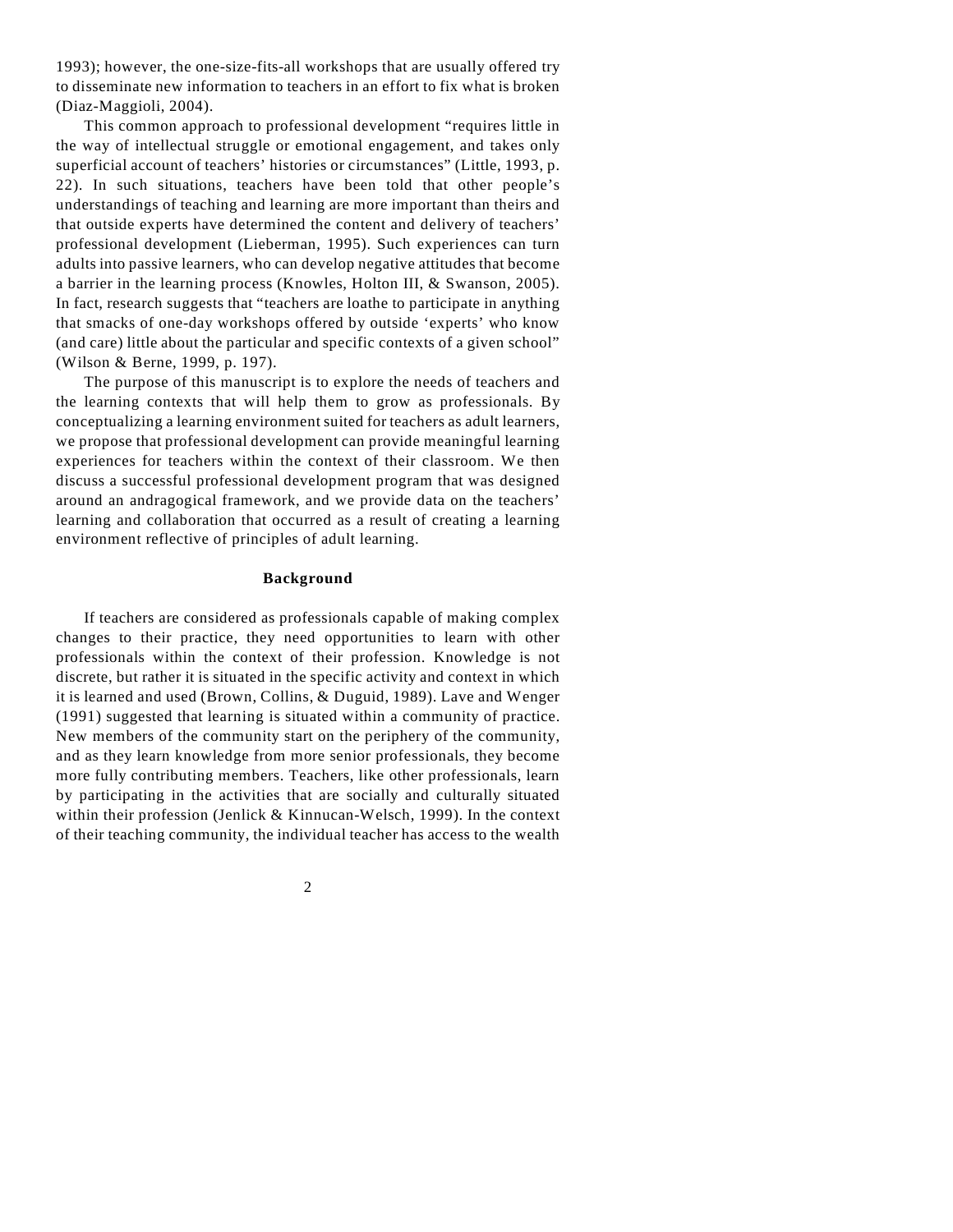of information, resources, and knowledge of the other teachers. Participating in activities and discourse related to teaching, working together to construct new ways to improve practice, and getting feedback from more senior professionals are all opportunities for learning about teaching. From this perspective, professional development can support deep changes in teaching if it is situated in classroom practice, is on-going, and is collaborative with other teachers. Because this professional development experience is centered on the teacher as a professional, it also must consider the needs of the adult learner.

#### **Assumptions about Adult Learners**

Adults, unlike children, have their own unique learning needs (Knowles et al., 2005). Teachers are adult learners and their professional development is a form of adult education, which shifts the focus of professional development to the needs of teachers and the different contexts in which they learn and teach (King & Lawler, 2003). While there is pressure from state and federal mandates to improve student achievement by introducing reforms in curriculum and pedagogy, professional development also must address the learners' needs if it is going to help teachers to grow as professionals.

Knowles made several assumptions about the needs of adult learners (Knowles et al., 2005). First, adults learn what they need to know. The learners themselves must be aware of this need, and those who facilitate adult learning should take this principle into account as they design programs for adult learners. This means that teachers should be actively involved in planning their own professional development, based on what they believe they need to learn to be better teachers. In addition, teacher learning needs should be coordinated with the school and district plans for reforms and innovation (Hawley & Valli, 1999). In these situations professional development planning should be a collaborative effort among the various stakeholders, including teachers. It is important that teachers understand the importance of reforms and innovations and how they impact students so that teachers can take ownership in them and focus their learning opportunities accordingly.

A second assumption is that adults are responsible for their own learning, based on the assumption that adults have their own concept of self that is responsible for the direction of their own lives (Knowles et al., 2005). Adults resent learning situations in which they feel that they are being told what to learn. In many professional development efforts, for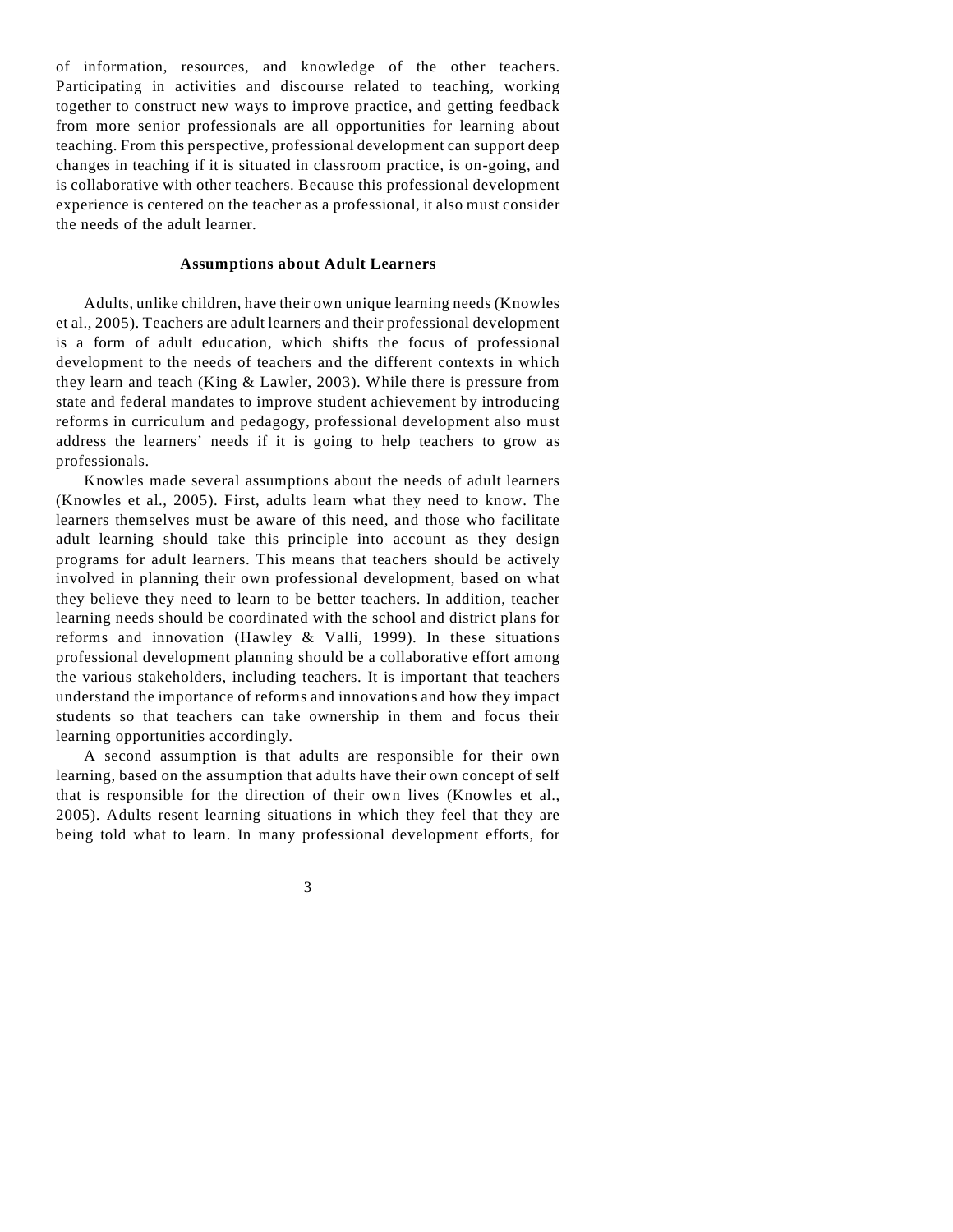example, teachers have no influence over the content or delivery and are treated like children in a typical elementary classroom. This situation turns adults into passive learners, and the learning process can be impeded by a negative attitude. Self-directed learning is more aligned with an adult's sense of autonomy (Knowles et al., 2005). Teachers should be active contributors to their own professional development experiences; they should be involved in the content and delivery of programs for them to be meaningful learning experiences. Thus, professional development should provide an environment for adults to have control over their own learning.

 The role of the learners' experiences is also very important in the process of adult learning (Knowles et al., 2005). Adults have a wide range of diverse life experiences from which to draw upon. In addition, they will have many different backgrounds, learning styles, motivation, and needs that must be considered in the learning process (Knowles et al., 2005). Throughout their lives they will have experienced different types of learning, including experiential and cooperative learning, which probably were very meaningful to them. Thus, learning styles, teaching strategies, and activities that involve groups, peers, and collaboration should be included in the adult learning process. Professional development should provide opportunities for teachers to learn experientially and cooperatively on an on-going basis in the context of their workplace.

A fourth assumption about adult learners is they must be ready to learn; thus, it is important to schedule learning experiences to coincide with periods of readiness to learn (Knowles et al., 2005). For example, first-year teachers may not be ready to learn new instructional strategies in a professional development program aimed at introducing a school-wide instructional innovation. New teachers have many issues to deal with during their first year of teaching. The novice teacher is concerned with learning the rules, procedures, and daily tasks of teaching (Berliner, 1988). New teachers are intensely involved in their learning process, and they worry about their adequacy and survival as a teacher (Huberman, 1989, as cited in Levin, 2003). Issues such as classroom management, pupil discipline, and sense of adequacy are important in the teacher's early stages of development. Thus, professional development activities should take into account the stages of a teacher's development so that the teacher is ready to learn concepts that will help him or her be a better practitioner.

Another assumption of adult learning is that adults are problemcentered in their orientation to learning; they are motivated to learn if they perceive that what they learn will be immediately applicable to their life or work situations (Knowles et al., 2005). Professional development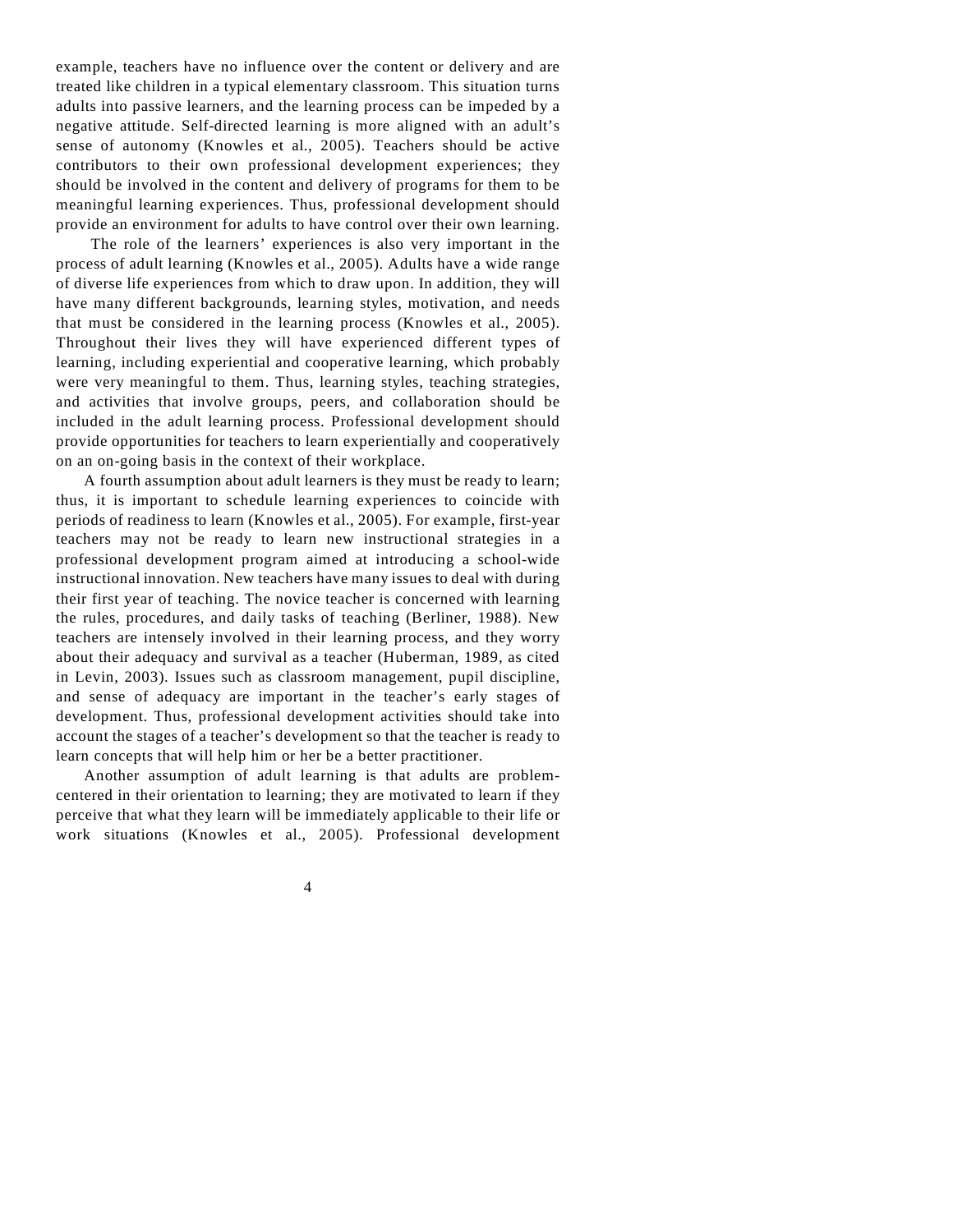experiences should provide content that is directly applicable to the teacher's practice. Teachers often complain about professional development content that is too theoretical and not useable in the classroom. They want practical strategies and ideas that they can immediately apply in their practice. Consequently, the professional development experience should be a venue for teachers to collectively articulate and address issues, problems, innovations, and/or reforms as they relate to classroom practice.

Finally, adult learners respond to external motivators, but internal motivation is more powerful (Knowles et al., 2005). External motivators might include salary increases, higher status, job titles and perks, incentive pay, academic credit, or promotions; but internal motivators, such as job satisfaction, the desire to grow, improved self-esteem, and quality of life, are usually more important to adults in their learning process. Sometimes, however, barriers such as time constraints, attitudes towards learning, and programs that ignore adult learning principles block these internal motivators (Knowles et al.).

Conditions that help to motivate adults and that should exist in adult learning programs include: (a) an atmosphere of inclusion and respect in which participants feel welcomed; (b) relevant learning experiences that help participants to develop a favorable disposition toward learning; (c) challenging learning experiences that involve the participant's perspectives and values; and (d) a program that engenders competence by offering an authentic assessment that helps participants to connect their learning experiences to real-life needs (Wlodkowski, 2003, pp. 40-45). Thus, the professional development program should offer teachers a respectful environment that provides meaningful learning experiences, opportunities to practice what they learned in their own classrooms, and feedback and support from peers (Wlodkowski, 2003).

#### **Re-conceptualizing Professional Development for Teachers**

In planning professional development for adults, six principles that are "grounded in the literature and practice of adult education" (Lawler, 2003, p. 17) should be considered: Professional development should (a) create a climate in which participants feel respected; (b) encourage their active participation; (c) build on their experiences; (d) employ collaborative inquiry; (e) guide learning for immediate application; and (f) empower the participants through reflection and action based on their learning (Lawler & King, 2000, as cited in Lawler, 2003, pp. 17-19). Such principles can be found in collaborative professional development if designed and delivered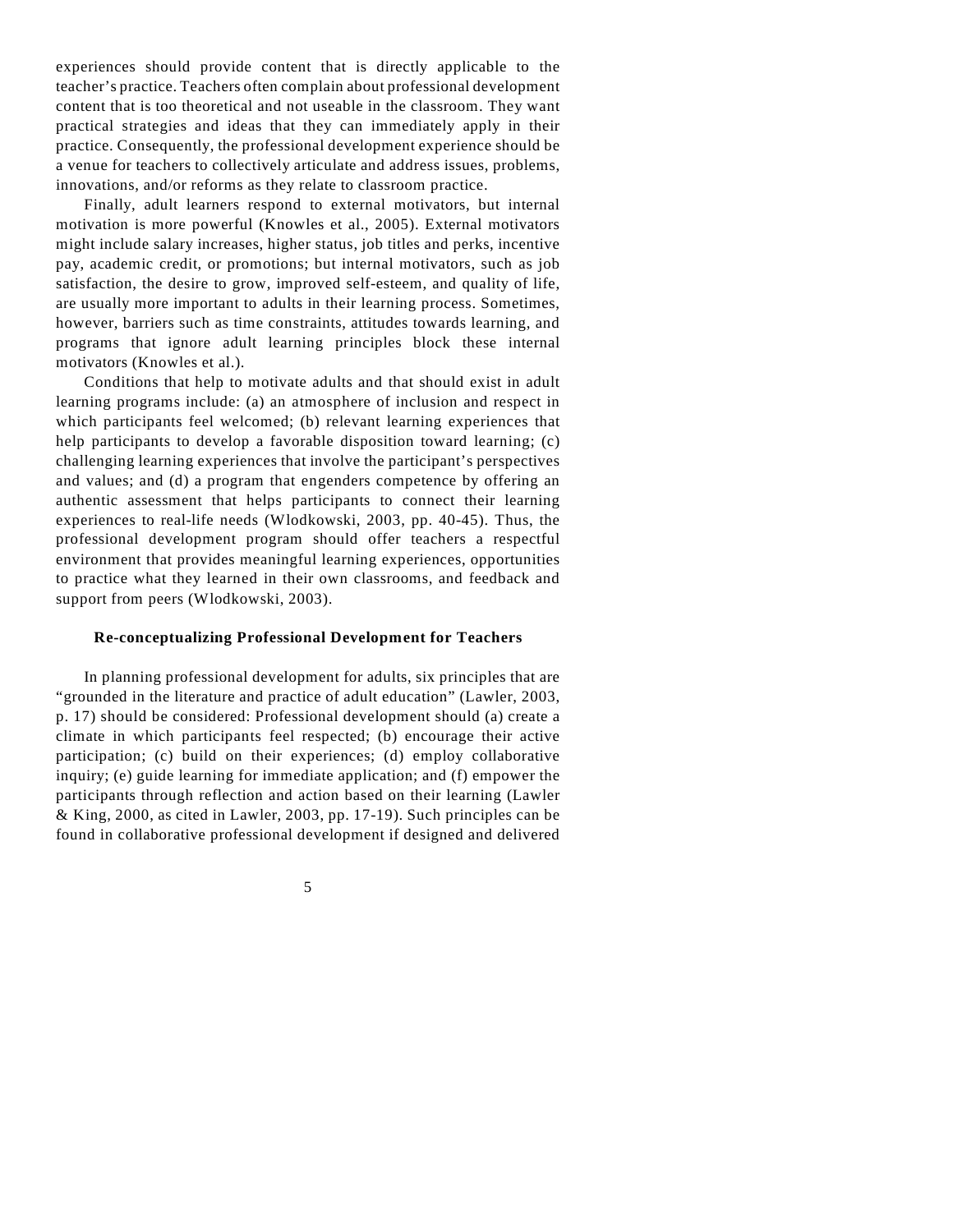with adults in mind. Such collaborative efforts should provide on-going support and feedback in an environment that encourages learning and supports change. In addition, professional development for teachers that is learner-centered as opposed to content-centered can "help develop the ability to learn from experience, to integrate knowledge, and to think reflectively" (Daley, 2003, p. 29). As teachers have learner-centered experiences in their professional development, the hope is that they will develop more learner-centered experiences for their own students (Daley).

The assumptions about adult learners, as illustrated in Figure 1, provide a foundation for creating a group professional development experience for teachers that promotes a positive learning environment. The characteristics of such a learning environment should include a climate of respect, active participation of learners, opportunities to draw upon prior experiences and use collaborative inquiry, learning for immediate application, and empowerment through reflection and action. If the professional development environment provides opportunities for classroom-based experimentation, on-going support, and collaboration and if it considers the unique needs of the adult learner by creating an environment that respects and values teachers' knowledge and experiences and empowers them to act, then there are several potential outcomes. Teachers can construct professional knowledge with their peers and become more reflective practitioners in the process. They may also experience transformative learning as they open up their frame of reference to new ways of teaching and learning. Finally, working collaboratively to become better practitioners has the potential to create a sense of community and colleagueship among teachers as they share their knowledge, support each other, and become more caring professionals.

# **Creating Meaningful Professional Development for CTE Teachers**

While the literature recommends professional development that is collaborative, classroom-based and ongoing, much of the professional development offered to teachers during in-service work days often follows the typical training model. A disconnect exists between professional development that promotes teacher learning and change and the one-time seminars that teachers often receive (National Commission on Teaching and America's Future, 1996; Public Education Network & The Finance Project, 2005). Career and Technical Education (CTE) teachers, in particular, need professional development that teaches them collaboration skills and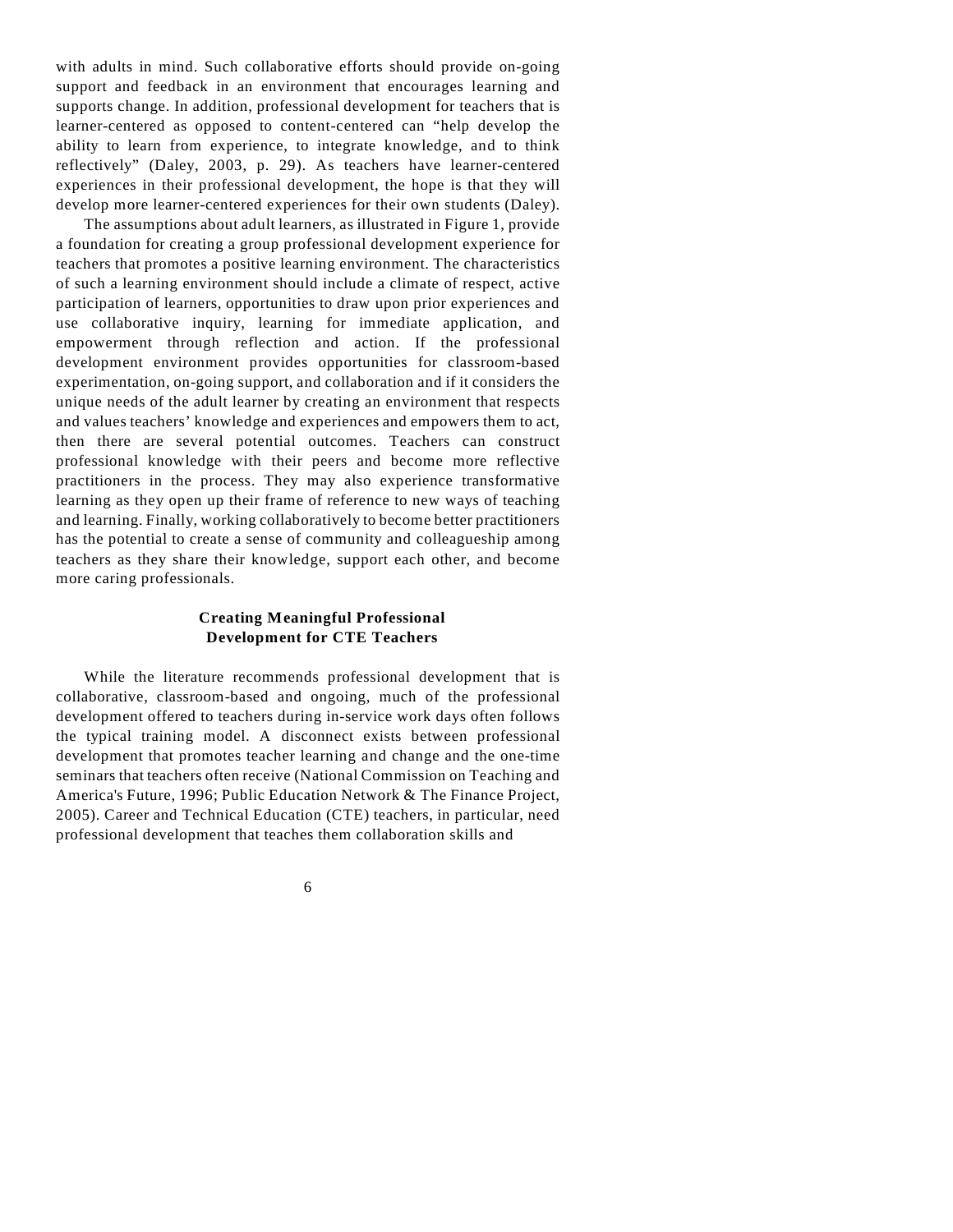## Figure 1: Framework for Re-conceptualizing Professional Development for Teachers



*Note:* See Knowles, Holton III, & Swanson, 2005, pp. 64-68 and Lawler & King, 2000 as cited in Lawler, 2003, pp. 17-19.

strategies to help them integrate their curriculum with academic skills, especially with the rigorous student academic requirements set forth in recent federal legislation. Such professional development needs to provide learning opportunities that help teachers to work collaboratively with other teachers (including academic teachers), experiment with different integration strategies, and modify their teaching practices based on what they have learned.

In Spring 2006 a state career and technical education agency, working with two state universities, implemented a professional development course to prepare CTE teachers to integrate reading, writing, and math skills into their curricula. The course was developed and taught by master teachers with the support of university faculty, was available for academic or inservice credit, and offered a \$250 incentive stipend to course participants. The professional development experience was open to both CTE and academic teachers, which provided opportunities for teachers to collaborate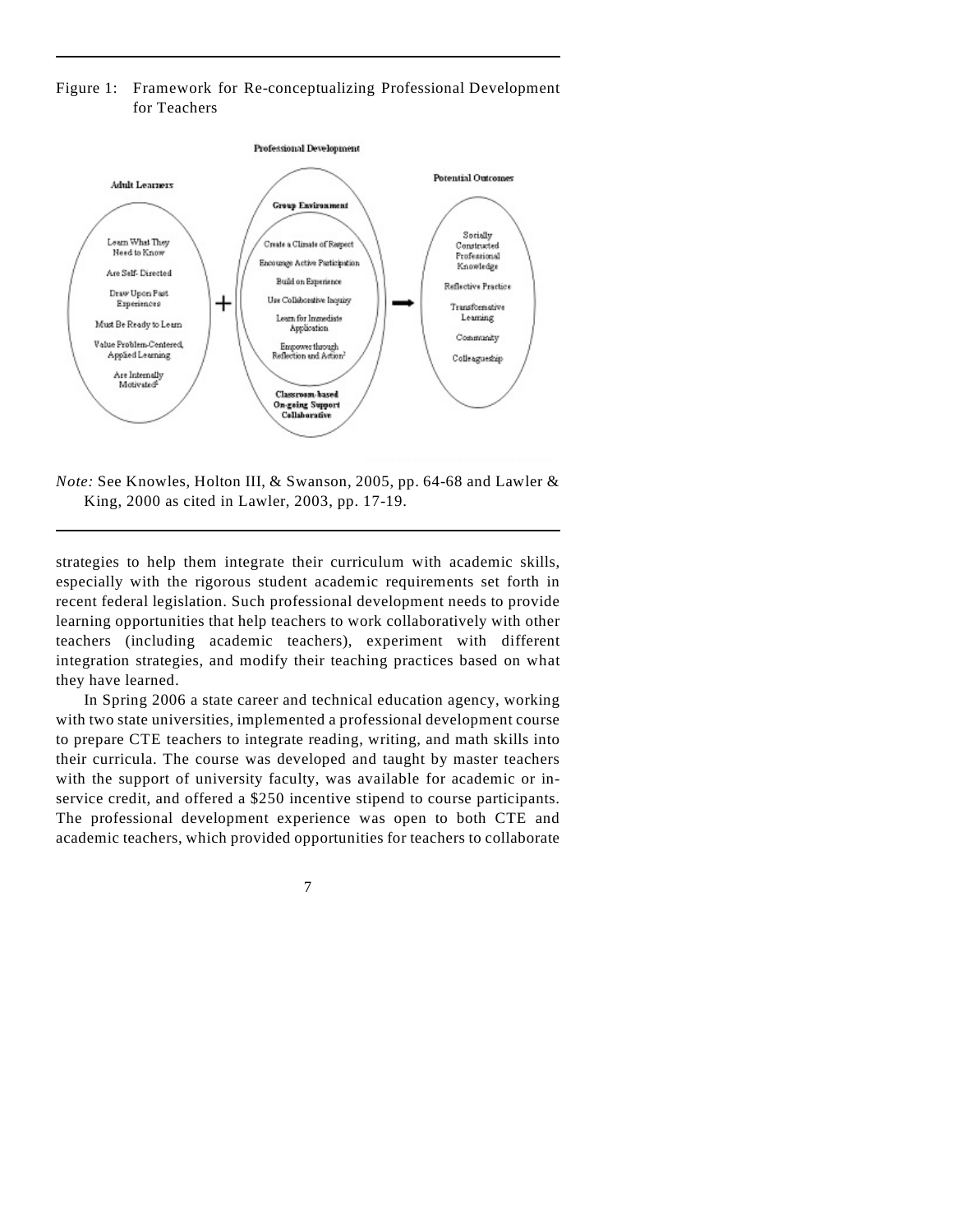and learn from their peers, and it used a teachers-teaching-teachers approach.

Teachers teaching their peers is a common form of professional development in the integration literature (Stasz, Kaganoff, & Eden, 1994), and "a powerful way of linking professional development with team building" (Finch, 1999, p. 11). In addition to participating in teamwork and collaboration, teachers teaching teachers can also be used informally to help peers learn skills and knowledge associated with specific lessons. Teachers teaching teachers can have positive outcomes, including increased opportunities for teacher leadership, increased communication and collaboration, and increased learning among teachers (Rolheiser, Ross, & Hogaboam-Gray, 1999). Asking teachers to share teaching strategies with their peers also can reduce teachers' isolation (Rolheiser et al., 1999). Peers can share their experiences and prior knowledge with other teachers to construct new meanings and behaviors. As part of this teachers-teachingteachers approach, the master teacher invited three guest speakers—teachers of math, reading and writing—to present materials in their area of expertise. Table 1 shows the units (or modules) that were covered during the course.

|  | Table 1: Integration Course Topics |  |  |
|--|------------------------------------|--|--|
|--|------------------------------------|--|--|

| Unit           | <b>Topics</b>                                                 |
|----------------|---------------------------------------------------------------|
|                | Why Integrate/Overview                                        |
| 2              | Testing and Assessment; Teachers take COMPASS test            |
| 3              | Approach & Delivery: Math; Guest Speaker                      |
| $\overline{4}$ | Approach & Delivery: Reading; Guest Speaker                   |
| 5              | Approach & Deliver: Language Arts; Guest Speaker              |
| 6              | Action Research and Introduce Final Project                   |
|                | Independent time to collaborate with others, develop unit and |
|                | evaluation, and present lesson/unit                           |
| 7              | Bringing It All Together-Teachers showcased their             |
|                | integration projects; Final Reflection Papers and Course      |
|                | Surveys completed                                             |

## **Applying Principles of Adult Learning to the Integration Course**

To collect preliminary data from teachers who participated in the integration course, a survey was administered at the end of each course regarding the learning and collaboration that teachers experienced in the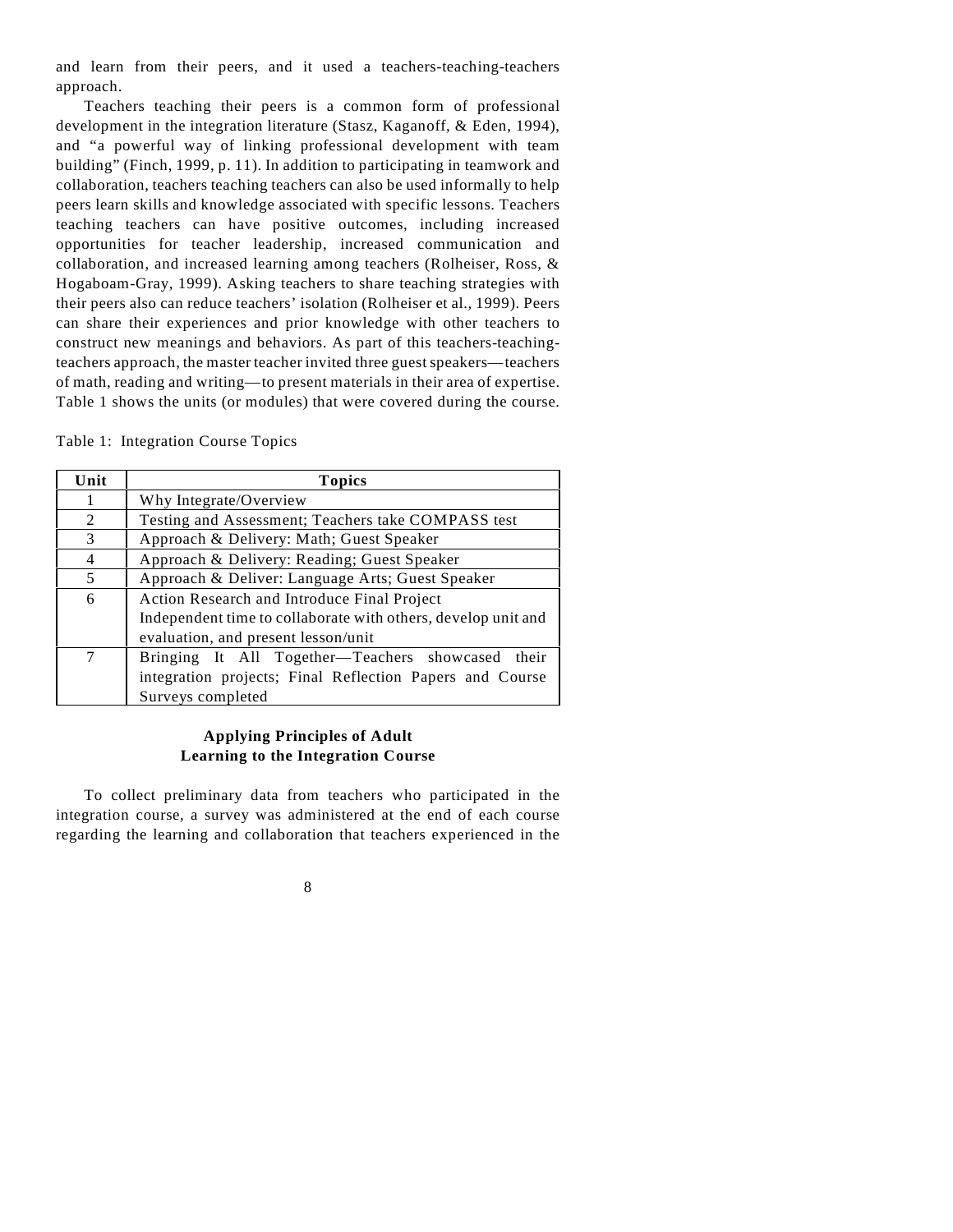course. In addition, teachers were asked to complete a final reflection paper on their experiences. Qualitative and quantitative data from these two sources were collected and analyzed for teacher's comments on their professional development experience.

 In addition to the course data, a research project (Sturko, 2007) was launched in Fall 2006 to study teacher learning and collaboration in two different professional development contexts, one of which was the integration course. Six CTE teachers, who participated in one or both of the professional development experiences, served as individual case studies on teacher learning and collaboration. Data were collected throughout the study and analyzed to better understand the teachers' learning and collaboration in the specific learning environments. Data were also analyzed to determine if the integration course adhered to the six principles of adult learning by (a) creating a climate of respect; (b) encouraging active participation; (c) building on experience; (d) employing collaborative inquiry; (e) learning for immediate application; and (f) empowering through reflection and action (Lawler & King, 2000, as cited in Lawler, 2003, pp. 17-19). The next sections present some of the data collected from the integration course participants and summarize the findings from the study.

## **Principle 1: Create a Climate of Respect**

The integration course created a climate of professional respect for the teachers. Participation in each professional development experience was voluntary, not mandatory. Teachers could register for either in-service or academic credit if desired, and a money incentive was provided to offset their cost of registration. Teachers indicated that they participated to learn integration strategies, improve student achievement, and take advantage of the monetary incentive and for other personal development reasons (Integration Course Surveys). Unlike other professional development that often approaches the learning process as a transmission of information to teachers and ignores their professional knowledge and years of experience, participants reported that the integration course created an environment in which the teachers' professional knowledge and experience were valued and shared. This sharing allowed them to be active participants in the learning process and promoted collaboration with academic teachers, which helped to create a collegial and professional environment and helped to enhance the knowledge of the CTE teachers. The teachers valued this type of environment and expressed their appreciation for opportunities to share ideas and collaborate with their peers. One CTE teacher commented,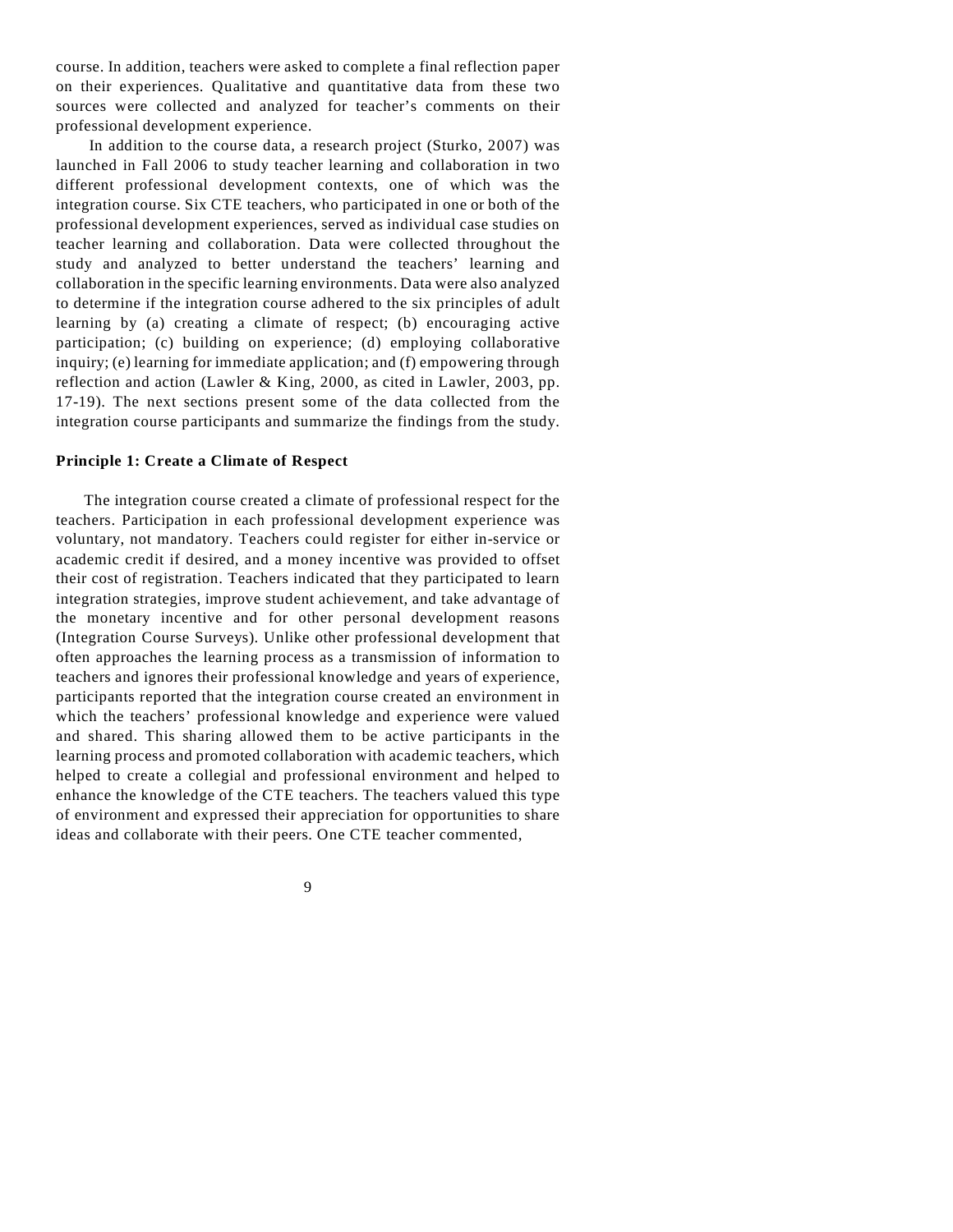With the "No Child Left Behind" act, it has become very evident that all aspects of the education field must work together in an integrated fashion for the success of the students. As CTE classes continue to grow, we need to work more closely with core instructors to complement and reinforce what the students are learning in a career-based atmosphere. (Integration Course Reflection Paper, Spring 2006)

In addition, the integration course was facilitated by a master teacher from the teachers' high school rather than an outside expert who often does not understand the particular context in which the teachers work. The professional development was successful in creating a climate of respect and professionalism that facilitated the learning process.

#### **Principle 2: Encourage Active Participation**

The integration course encouraged the teachers to actively participate in the learning process. While the integration course had some direct instruction and modeling by the master teacher, the learning process focused on teacher participation through experimentation and reflection. One teacher said modeling was an effective way for her to learn because she could see another teacher successfully using the strategy (Teacher Interview, 10/24/06). In particular, this course participant found that the master teacher was "well-prepared, modeled often, and her delivery was interesting" (Integration Course Reflection Paper, Spring, 2006). The modeling of the master teacher encouraged the teacher to experiment with integration strategies in her own classes.

Teachers were expected to experiment with and practice the integration strategies in their classrooms and report back their thoughts and ideas for changes or improvements. This experimentation required by the integration course gave some teachers a higher level of comfort at using integration strategies. One teacher commented, "I am more willing to try things and look at ways to incorporate the strategies into my classes" (Integration Course Reflection Paper, Spring, 2006). Reflection, both in writing and through group discussion, helped teachers to think about their lessons, their students, and how to improve what they do in the classroom. Class discussions encouraged further reflection, peer support, and knowledge construction among teachers.

Experimentation and reflection are part of the experiential learning cycle that promotes learning in individuals (Kolb, 1984). In the integration course, teachers learned by doing and working with other professionals.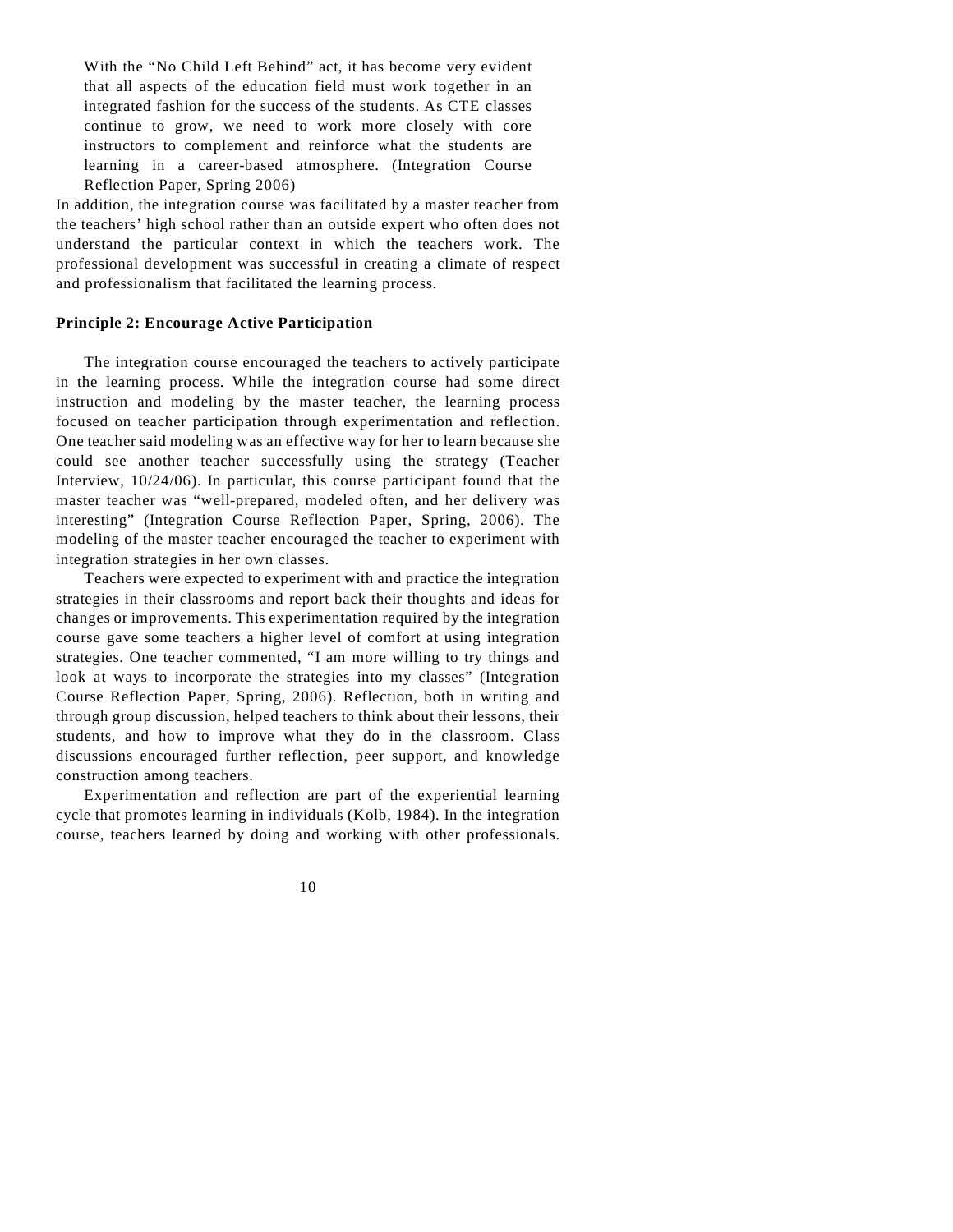This professional development experience was far from a dissemination activity (Wilson & Berne, 1999) that can create an environment in which teachers become passive participants in the learning process. Teachers were actively engaged in the learning and collaboration that took place in both professional development experiences.

#### **Principle 3: Build on Experience**

Professional knowledge is situated in practice (Brown et al., 1989; Lave & Wenger, 1991). As professionals, teachers' practice is an important source of learning for themselves and their peers. Sharing experiences from the classroom can help teachers to better understand their practice and their students, and it helps teachers to grow as professionals (Clark, 2001). The integration course encouraged teachers to experiment with new integration strategies and to share their experiences with peers. In addition, the classroom experiences of the academic teachers, especially those in English and math subject areas, were helpful in the CTE teachers' learning process. The master teacher made an effort to connect teachers' learning with their prior experiences in the classroom, and this helped teachers in the construction of professional knowledge. One teacher explained,

I think that hearing from other teachers in different subject areas say that "you don't have to be a perfect writer to grade writing assignments" was helpful to me....I also got to hear about what others were trying and think about how I could use that in my own class. (Integration Course Reflection Paper, Fall, 2006)

The integration course was also beneficial to the teachers because it provided information that was relevant to their classes and could be used immediately in their lessons. One participant commented that the course was valuable to her because she "developed better class materials" (Integration Course Survey). She explained, "Everything that I created I used in my class and for most will continue to use" (Integration Course Reflection Paper, Fall, 2006).

## **Principle 4: Employ Collaborative Inquiry**

Teachers work in an environment that often encourages isolation and individualism (Hargreaves, 1992); however, collaboration is helpful in promoting teacher learning and changes in teacher practice (Darling-Hammond & McLaughlin, 1995; Fullan, 1995; Little, 1993). Teachers can collaborate in a variety of ways such as helping to develop and deliver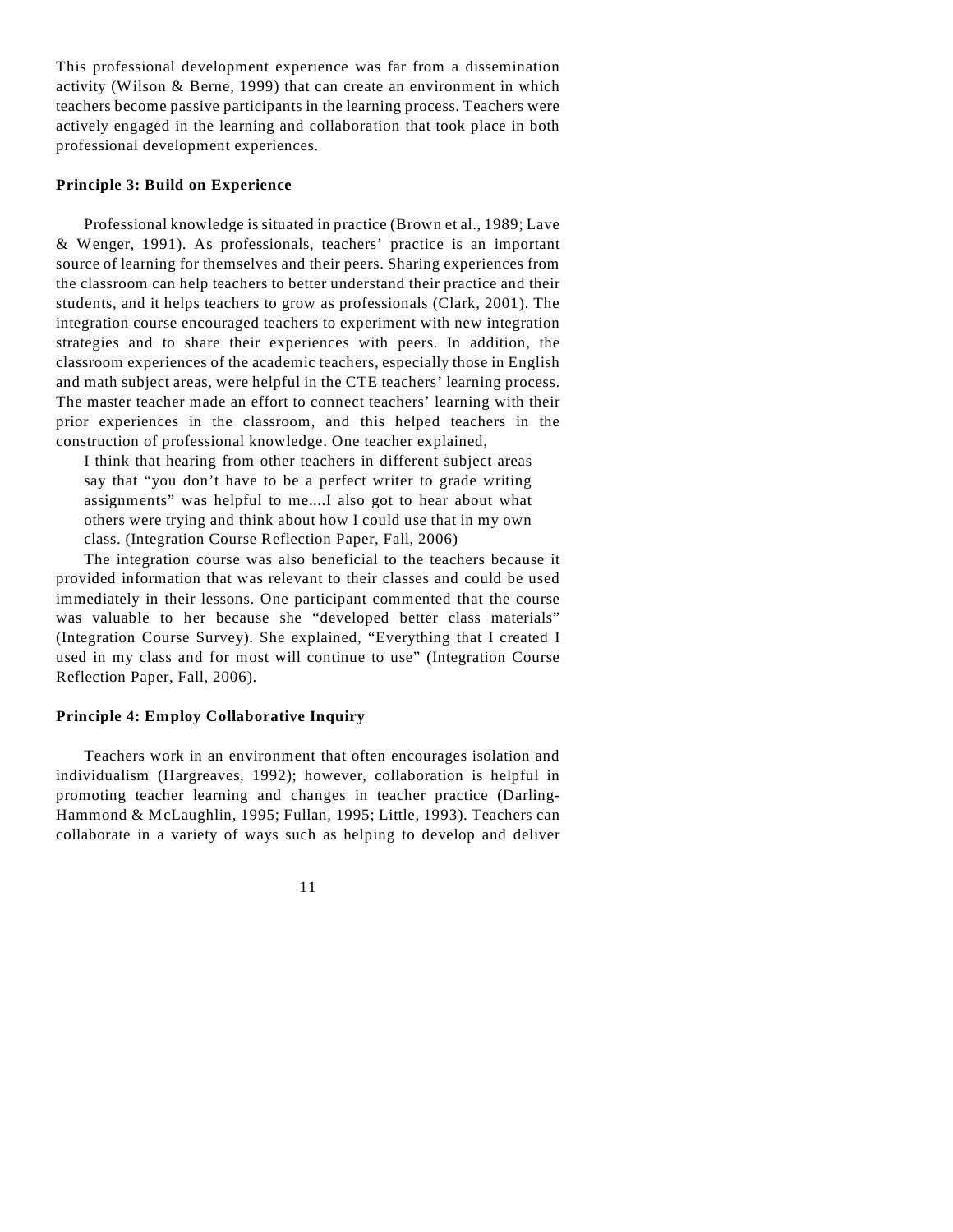lessons; sharing activities and strategies; working together with difficult or disengaged students; cooperatively working to increase student skills in a particular area; observing one another's classes and giving targeted feedback; and providing support and encouragement to one another. The integration course was focused on teachers collaboratively learning integration strategies. Both CTE and academic teachers participated in the course, so class discussions provided opportunities for teachers from various subject areas to exchange ideas from their practice about integrating academic skills into their lessons. The master teacher structured collaboration with peers into the course activities; participants were required to work with a teacher in an academic subject area in developing and delivering an integrated lesson. The teachers found working with teachers in other discipline areas to be a helpful and meaningful activity. Several CTE teachers commented on the opportunity to collaborate with peers:

Teachers were supportive of one another and enthusiastic about implementing other teachers' ideas into their classes. (Integration Course Reflection Paper, Spring 2006)

Even though this was supposed to be a class for professional technical teachers, it was helpful to have academic teachers in the class. I feel I took a lot from…the sharing of ideas among teachers. (Integration Course Reflection Paper, Spring, 2006)

After talking with a math teacher and getting ideas about how to approach the problem, I think I will have better luck next year explaining the formulas and how to compute them. (Integration Course Reflection Paper, Spring, 2006)

Several of the academic teachers were very supportive of integration and were happy to collaborate with CTE teachers. One academic teacher commented:

This class opened my eyes to some of the alternate possibilities of partnering with [CTE] teachers....We fortunately had about half academic teachers and half CTE teachers [in this class]. We could ask questions and get ideas from one another about teaching strategies for different situations. (Integration Course Reflection Paper, Spring 2006)

A math teacher remarked,

I'm excited to know that there are competent teachers down the hall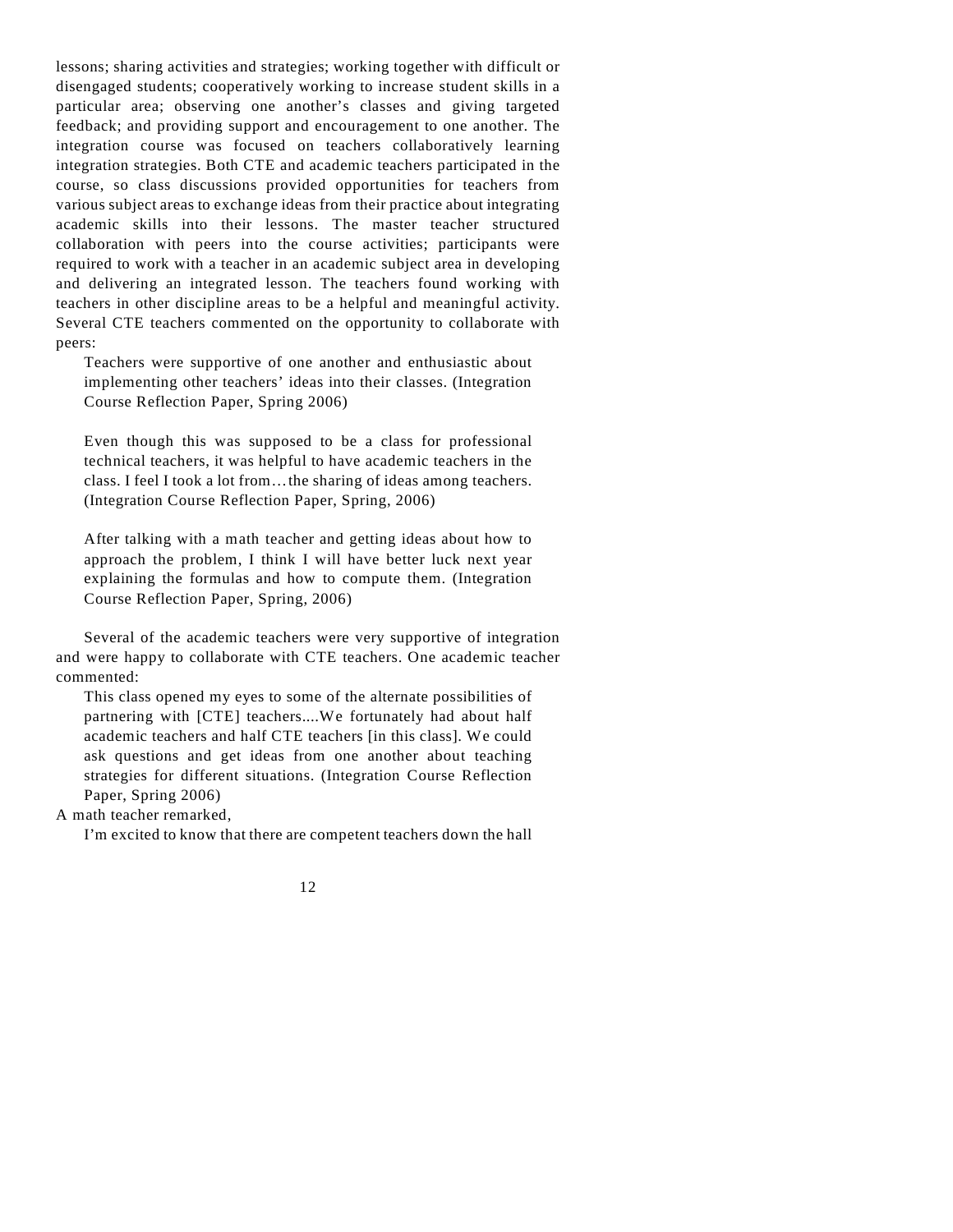reinforcing what I'm teaching and who care enough to ask me about my techniques and terminology so as to give continuity to the students' math education. They provide the practical, real-life, problem-solving applications that I don't get to spend enough time on. (Integration Course Reflection Paper, Spring 2006)

Another math teacher wrote, "I look forward to helping the CTE instructors with their math integration" (Integration Course Reflection Paper, Spring, 2006).

Teachers learned about the academic content area, such as reading or writing, and they learned how to better implement new strategies in their lessons. One teacher noted,

The [integration] course has had a positive influence and has been successful in relieving some of my anxiety and frustration....I have discovered that I do not have to be an English teacher, nor a reading specialist, to have meaningful reading experiences in my classroom. (Integration Course Reflection Paper, Spring 2006)

The master teacher also encouraged discussion and feedback from both the CTE and the academic teachers in the course, which helped to create a climate of mutual respect among the teachers. With guest teachers who shared their expertise in reading, writing, and math, the CTE teachers had a supportive environment to experiment with integration strategies and discuss their classroom experimentation with peers. CTE teachers, together with their academic colleagues, were encouraged to inquire into their practice, seeking ways to enhance and improve as professionals.

#### **Principle 5: Learn for Immediate Application**

Adults are interested in applying their learning to problems and issues they face in their work and in their lives (Knowles et al., 2005). This connection between professional development and practice is an important one for teachers; teachers must be able to immediately apply their learning to the classroom. One of the most important outcomes of the integration course was the teachers' ability to obtain useful, relevant information for their practice. One teacher noted,

I'm getting a lot out of the class because...I'm able to gather some more strategies with every [class]....Having to write lesson plans ...helps me to think about things that I really need to incorporate, whether it's a small 15-minute...math lesson, or a reading assignment. I really need to be doing more of that and enhancing the [students'] skills. (Teacher Interview, 10/18/06)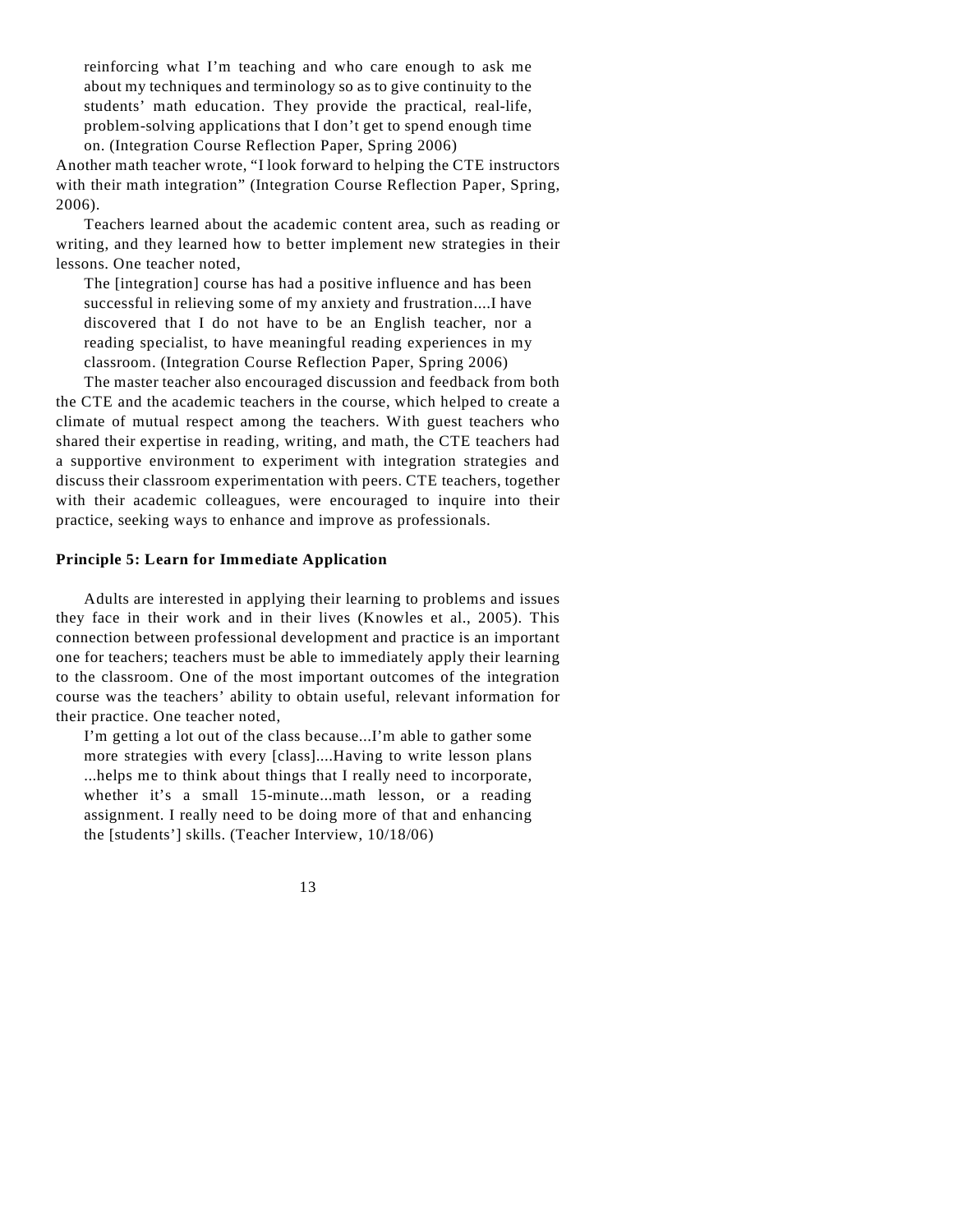Not only did teachers acquire strategies that they could immediately use in their lessons to enhance their students' reading, writing, and math skills, but they also gained confidence in using these strategies through their experimentation and reflection during the course. One teacher remarked, "The structure of the class allowed me to not only work on the lessons between class times but also implement the lessons" (Integration Course Reflection Paper, Fall 2006). These strategies helped teachers to increase their pedagogical knowledge and expertise. This professional development experience was relevant to teacher practice and thus meaningful to the participants.

# **Principle 6: Empower through Reflection and Action**

The last principle is probably the most important: Professional development must empower teachers through reflection and action. Learning through experience is powerful and involves a cyclical process with four stages: experience, reflection on the experience, abstract reconceptualization of the experience to consider other possibilities, and active experimentation, which leads the learner back to the first stage of the learning cycle (Kolb, 1984). This process of experiential learning helps to empower learners because they are able to take action and make changes to their environment (Lawler, 2003). The integration course used experimentation and reflection as part of the learning process. It challenged teachers to look at their own practice to find ways to enhance it for improving student performance. One teacher explained,

Through this class, I questioned my current teaching techniques and how they could be improved or modified to help students prepare for their future....I believe that any teacher would benefit from this class, whether CTE or academic. (Integration Course Reflection Paper, Spring 2006)

Another teacher commented, "The single most valuable portion of this class has been the opportunity afforded to reflect on past teaching and to creatively integrate academics into my daily classroom work" (Integration Course Reflection Paper, Spring 2006). Through authentic assessment activities, teachers were required to use integration strategies in their lessons, reflect upon student outcomes from those lessons, and share their reflections with their peers. This empowered the teachers by helping them to gain confidence and enhance their pedagogical knowledge.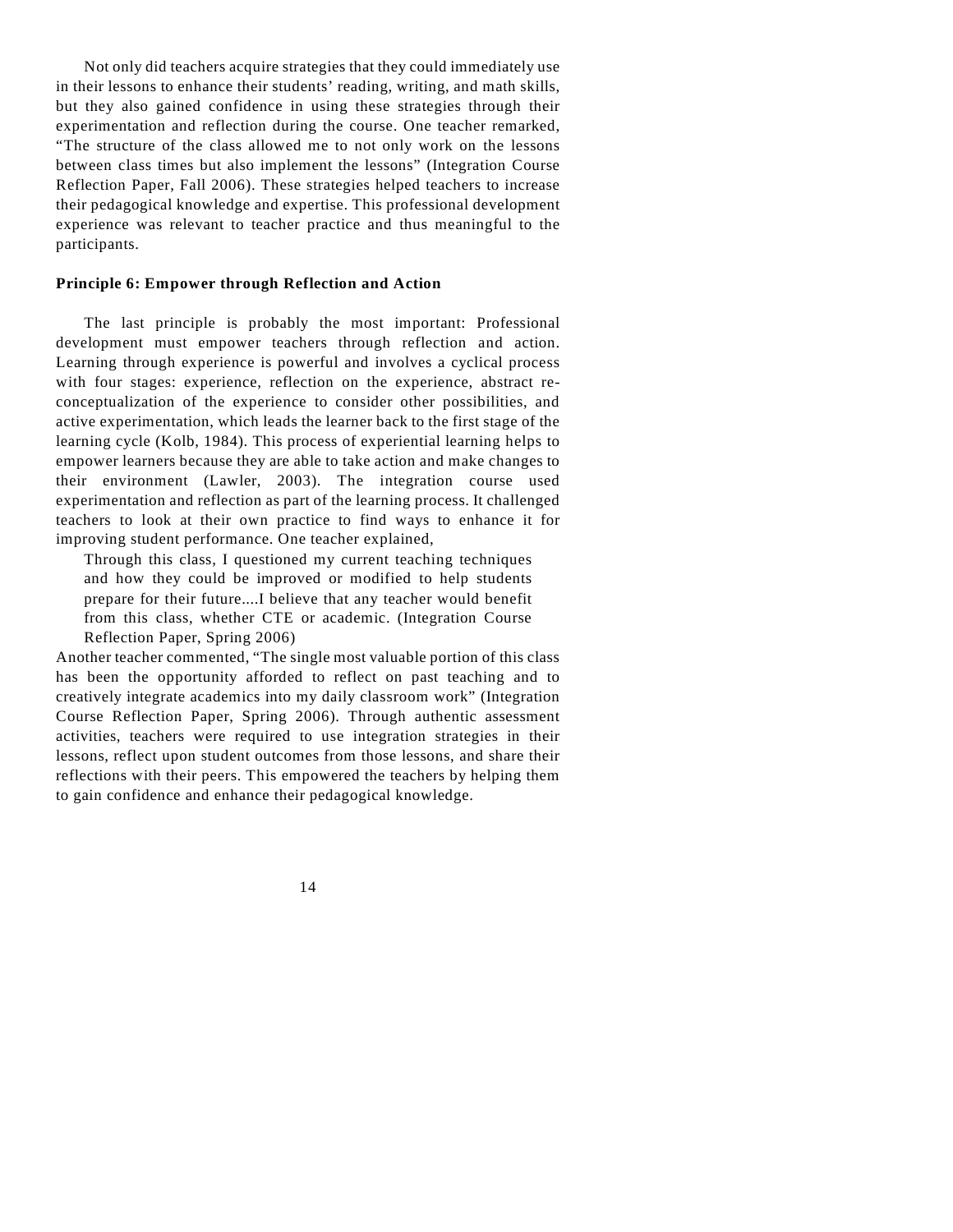## **Significance of Findings**

In this era of mandatory educational reform, professional development for teachers has become an important component of the reform process. Teachers not only need to learn about innovations and programs but also how to change their teaching practice to implement such reforms to bring about improvements in student learning. CTE teachers, in particular, have been tasked with complex changes through federal legislation. Such changes involve not only creating curricula that incorporate state and industry standard, but also promote academic skills to better prepare students for the  $21<sup>st</sup>$  century workplace and for postsecondary education, which many occupations require. CTE teachers have been tasked with integrating reading, writing, and math skills into their technical curricula, which requires changes not only in the way they teach in their classrooms but also how they think about teaching in general. To bring about change in CTE teacher practice, professional development should introduce teachers to integration and help them learn how to implement integration and related assessment strategies in their classroom.

The importance of introducing integration to teachers in a meaningful professional development experience was a key to the success of the program. Traditional in-service professional development often does not consider teachers as adults with unique learning needs; however, the six principles of adult learning incorporated into the conceptual framework of this professional development created a learning environment in which teachers could grow as professionals. The course designers initially created a climate of professional respect by involving master teachers in the design and delivery of the course and by inviting both academic and CTE teachers to participate. The design of the course encouraged teachers' active participation by providing opportunities to experiment, reflect, and model integration strategies within the context of their classroom, and by providing opportunities to collaborate with colleagues in the process. Teachers could draw upon their professional experiences related to integration, as they practiced the strategies and provided feedback to their peers. These authentic activities were meaningful to teachers because they considered the context of individual teachers' needs and provided practical and immediate application in the teachers' learning process.

Teachers, like other professionals, need both intrinsic and extrinsic motivation to participate in professional development. The extrinsic motivations for this course included in-service or academic credit along with a monetary stipend. More importantly, however, teachers were offered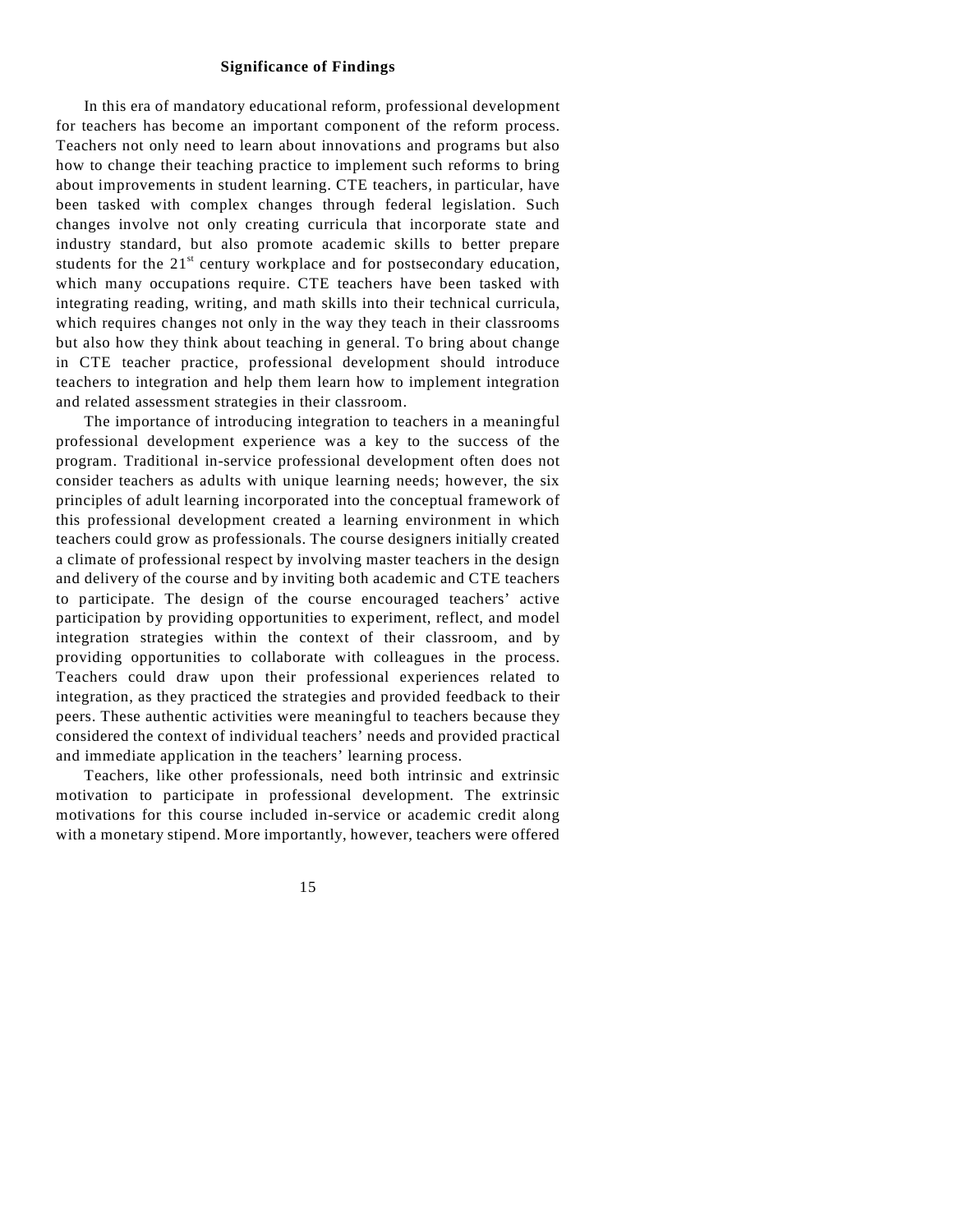a stronger intrinsic motivation that included collaboration with colleagues and an opportunity to learn practical strategies which they could immediately incorporate into their lessons. Experimentation and reflection, along with peer feedback, helped the teachers to gain confidence in their abilities to integrate their curriculum, deliver it to their students, and assess the outcomes. It was through these course activities that teachers were empowered to act on what they had learned about integration.

In conclusion, because of the design and delivery of the course, teachers were able to reflect on their practice, construct professional knowledge with their peers, and develop more collaborative relationships with them. The integration course was a successful professional development experience for teachers because it accomplished the introduction of a pedagogical innovation and provided teachers with the experiences they needed to practice, collaborate, and apply to their practice what they learned about the innovation. As future professional development activities are planned, the principles of adult learning that guided the design and development of the integration course should be considered as foundational in the professional development process.

#### **References**

- Berliner, D. C. (1988). *The development of expertise in pedagogy.* Paper presented at the Annual Meeting of the American Association of Colleges for Teacher Education, New Orleans, LA.
- Brown, J. S., Collins, A., & Duguid, P. (1989). Situated cognition and the culture of learning. *Educational Researcher, 18*(1), 32-42.
- Clark, C. M. (2001). Good conversation. In C. M. Clark (Ed.), *Talking shop: Authentic conversation and teacher learning* (pp. 172-182). New York: Teachers College Press.
- Daley, B. J. (2003). A case for learner-centered teaching and learning. In K. P. King & P. A. Lawler (Eds.), *New Perspectives on Designing and Implementing Professional Development of Adults* (pp. 23-30). San Francisco: Jossey-Bass Publishers.
- Darling-Hammond, L., & McLaughlin, M. W. (1995). Policies that support professional development in an era of reform. *Phi Delta Kappan, 76*(8), 597- 604.
- Diaz-Maggioli, G. (2004). *Teacher-centered professional development*. Alexandria, VA: Association for Supervision and Curriculum Development.
- Finch, C. R. (1999). Using professional development to meet teachers' changing needs: What we have learned [Electronic Version]. *CenterPoint Series*. Retrieved February, 2006 (ERIC Document Reproduction Services No. ED428259).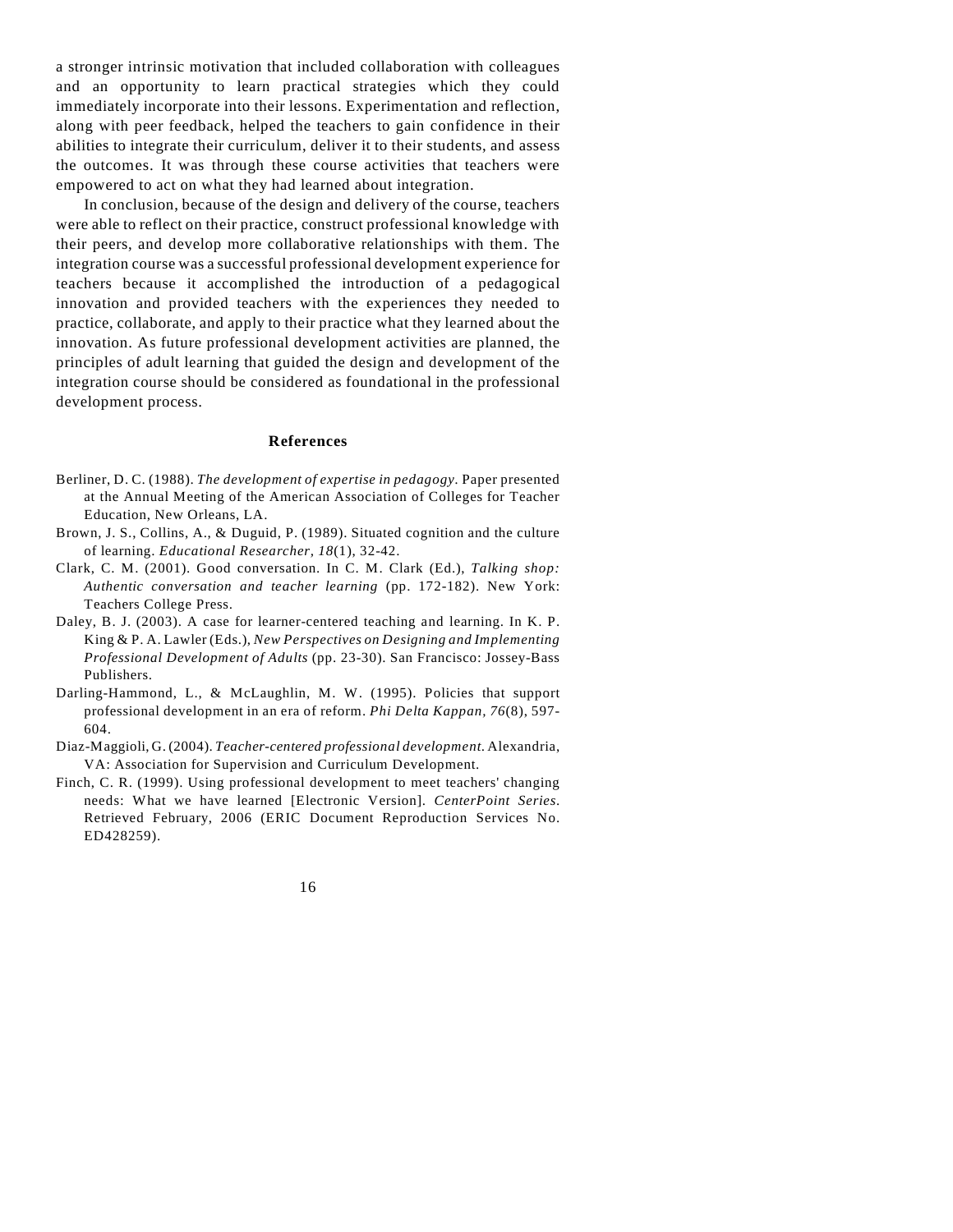- Fullan, M. G. (1995). The limits and the potential of professional development. In T. R. Guskey & M. Huberman (Eds.), *Professional development in education: New paradigms and practices* (pp. 253-267). New York: Teachers College Press.
- Hargreaves, A. (1992). Cultures of teaching: A focus for change. In A. Hargreaves & M. G. Fullan (Eds.), *Understanding teacher development* (pp. 216-240). New York: Teachers College Press.
- Hawley, W. D., & Valli, L. (1999). The essentials of effective professional development. In L. Darling-Hammond & G. Sykes (Eds.), *Teaching as the learning profession* (pp. 127-150). San Francisco: Jossey-Bass Publishers.
- Jenlick, P. M., & Kinnucan-Welsch, K. (1999). Learning ways of caring, learning ways of knowing through communities of professional development. *Journal for a Just and Caring Education, 5*(4), 367-385.
- King, K. P., & Lawler, P. A. (2003). Trends and issues in the professional development of teachers of adults. In K. P. King & P. A. Lawler (Eds.), *New perspectives on designing and implementing professional development of teachers of adults* (pp. 5-14). San Francisco: Jossey-Bass.
- Knowles, M. S., Holton III, E. F., & Swanson, R. A. (2005). *The adult learner* (6th ed.). London: Elsevier.
- Kolb, D. A. (1984). *Experiential learning: Experience as the source of learning and development*. Engle Cliffs, NJ: Prentice Hall PTR.
- Lave, J., & Wenger, E. (1991). *Situated learning: Legitimate peripheral participation*. Cambridge: Cambridge University Press.
- Lawler, P. A. (2003). Teachers as adult learners: A new perspective. In K. P. King & P. A. Lawler (Eds.), *New Perspectives on Designing and Implementing Professional Development of Adults* (pp. 15-22). San Francisco: Jossey-Bass Publishers.
- Lawler, P. A., & King, K. P. (2000). *Planning for effective faculty development: Using adult learning strategies*. Malabar, FL: Krieger.
- Levin, B. B. (2003). *Case studies of teacher development: An in-depth look at how thinking about pedagogy develops over time*. Mahwah, NJ: Lawrence Erlbaum Associates, Publishers.
- Lieberman, A. (1995). Practices that support teacher development. *Phi Delta Kappan, 76*(8), 591-596.
- Little, J. W. (1993). *Teachers professional development in a climate of educational reform*. New York: Center for Restructuring Education, Schools and Teaching, Teachers College, Columbia University.
- National Commission on Teaching and America's Future. (1996). *What matters most: Teaching for America's future*. New York: Author.
- Public Education Network, & The Finance Project. (2005). *Teacher professional development: A primer for parents and community members*. Washington, DC: Author.
- Rolheiser, C., Ross, J. A., & Hogaboam-Gray, A. (1999). *Assessment enhanced version of the train the trainer in-service model to impact teacher attitudes and*